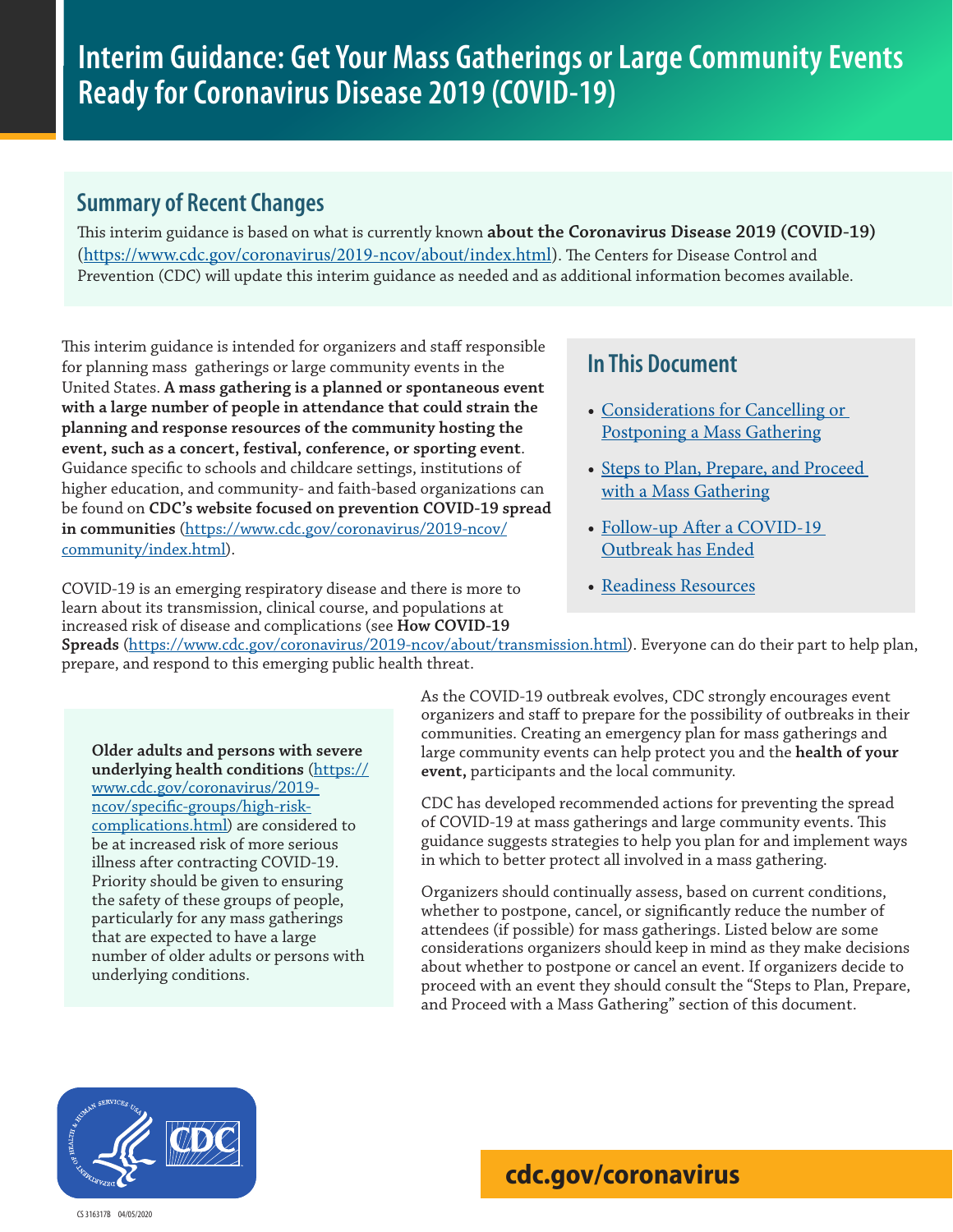### <span id="page-1-0"></span>**Considerations for Postponing or Cancelling a Mass Gathering**

There are a number of factors to consider when determining the need to postpone or cancel a large gathering. These include:

- **The overall number of attendees.** Larger gatherings (for example, more than 250 people) offer more opportunities for person-to-person contact and therefore pose greater risk of COVID-19 transmission.
- **The number of people attending who are at greater risk of more serious illness after contracting COVID-19.**  Older adults and persons with severe pre-existing health conditions are thought to be at increased risk.
- **The density of attendees within a confined area.** Based on what is currently known about the virus, spread from person-to-person happens most frequently among close contacts (within 6 feet).
- **The potential economic impact to participants, attendees, staff, and the larger community**.
- **The level of transmission in your local community and the level of transmission in the areas from which your attendees will travel.** To better understand the level of community transmission in your community (and in the communities from which your attendees will be traveling), consult with your local and/or state public health department.
- **If there are ways in which to significantly reduce the number of attendees**. For example, for sporting events or school concerts, organizers could consider holding the event but significantly reduce the number of audience members.

### **At a minimal-to-moderate level of community transmission, it is recommended to:**

- Cancel community-wide mass gatherings (for example, >250 people; **the cutoff threshold is at the discretion of community leadership based on [the current circumstances the community is facing and the nature of the event](file:https://www.cdc.gov/coronavirus/2019-ncov/downloads/community-mitigation-strategy.pdf)** [\(https://www.cdc.gov/coronavirus/2019-ncov/downloads/community-mitigation-strategy.pdf](https://www.cdc.gov/coronavirus/2019-ncov/downloads/community-mitigation-strategy.pdf)) or move to smaller groupings.
- Cancel gatherings of more than 10 people for organizations that serve higher-risk populations.

**At a substantial level of community transmission, it is recommended to cancel mass gatherings of any size.**

### <span id="page-1-1"></span>**Steps to Plan, Prepare, and Proceed with a Mass Gathering**

The details of your emergency operations plan should be based on the size and duration of your events, demographics of the participants, complexity of your event operations, and type of on-site services and activities your event may offer.

### **Review the existing emergency operations plans for your venues**

- **Meet with the emergency operations coordinator or planning team at your venues.** Discuss the emergency operations plans and determine how they may impact aspects of your events, such as personnel, security, services and activities, functions, and resources. Work with the emergency operations coordinator or planning team to prepare for the key prevention strategies outlined in this guidance. Develop a contingency plan that addresses various scenarios described below which you may encounter during a COVID-19 outbreak.
- **Establish relationships with key community partners and stakeholders.** When forming key relationships for your events, include relevant partners such as the local public health department, community leaders, faith-based organizations, vendors, suppliers, hospitals, hotels, airlines, transportation companies, and law enforcement. Collaborate and coordinate with them on broader planning efforts. Clearly identify each partner's role, responsibilities, and decision-making authority. Contact your local public health department for a copy of their outbreak response and mitigation plan for your community. Participate in community-wide emergency preparedness activities.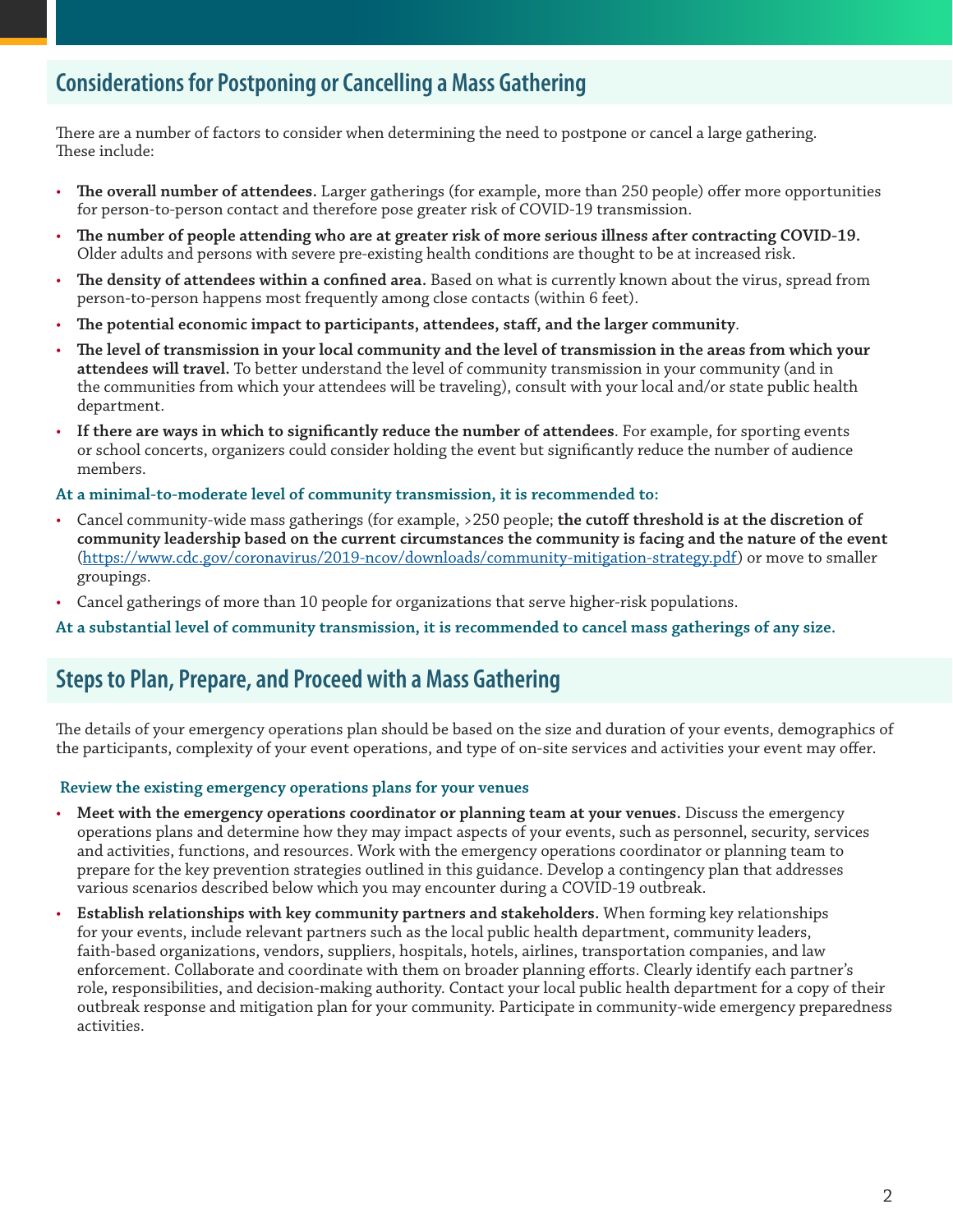### **Address key prevention strategies in your emergency operations plan**

- **Promote the daily practice of everyday preventive actions**. Use **[health messages and materials developed by](https://www.cdc.gov/coronavirus/2019-ncov/communication/factsheets.html)  [credible public health sources such as CDC](https://www.cdc.gov/coronavirus/2019-ncov/communication/factsheets.html)** (https://www.cdc.gov/coronavirus/2019-ncov/communication/factsheets. html), or your local public health department to encourage your event staff and participants to practice good personal health habits. Consider displaying signs (physical and/or electronic) throughout the event to provide frequent reminders to participants to engage in **[everyday preventive actions](https://www.cdc.gov/coronavirus/2019-ncov/about/prevention-treatment.html)** (https://www.cdc.gov/coronavirus/2019-ncov/ about/prevention-treatment.html) to help prevent the spread of COVID-19. These include:
	- » Stay home when you are sick, except to get medical care.
	- » Cover your coughs and sneezes with a tissue, then throw the tissue in the trash.
	- » Wash your hands often with soap and water for at least 20 seconds, especially after going to the bathroom; before eating; and after blowing your nose, coughing, or sneezing. If soap and water are not available, use hand sanitizer that contains at least 60% alcohol.
	- » Avoid touching your eyes, nose, and mouth with unwashed hands.
	- » **Clean frequently touched surfaces and objects daily (**[https://www.cdc.gov/coronavirus/2019-ncov/community/organizations/](https://www.cdc.gov/coronavirus/2019-ncov/community/organizations/cleaning-disinfection.html) [cleaning-disinfection.html](https://www.cdc.gov/coronavirus/2019-ncov/community/organizations/cleaning-disinfection.html)**)**.

Handshakes and "high-fives" are often exchanged at meetings and sporting events, and these can be ways in which COVID-19 can be transmitted from person to person. As a way of decreasing the social pressure to engage in these common behaviors, consider displaying signs (physical and/or electronic) that discourage these actions during the gathering.

*Note: Use culturally appropriate messages, materials, and resources.*

- **Provide COVID-19 prevention supplies to event staff and participants.** Ensure that your events have supplies for event staff and participants, such as hand sanitizer that contains at least 60% alcohol, tissues, trash baskets, disposable facemasks, and cleaners and disinfectants. Clean frequently touched surfaces and objects with detergent and water prior to disinfection, especially surfaces that are visibly dirty.
	- » Routinely clean and disinfect surfaces and objects that are frequently touched. Clean with the cleaners typically used. Use all cleaning products according to the directions on the label.
	- » For disinfection most common EPA-registered household disinfectants should be effective.
		- A list of products that are EPA-approved for use against the virus that causes COVID-19 is available **[here](https://www.epa.gov/sites/production/files/2020-03/documents/sars-cov-2-list_03-03-2020.pdf)** ([https://www.epa.gov/sites/production/files/2020-03/documents/sars-cov-2-list\\_03-03-2020.pdf](https://www.epa.gov/sites/production/files/2020-03/documents/sars-cov-2-list_03-03-2020.pdf)). Follow the manufacturer's instructions for all cleaning and disinfection products (e.g., concentration, application method and contact time, etc.).
		- Additionally, diluted household bleach solutions can be used if appropriate for the surface. Follow manufacturer's instructions for application and proper ventilation. Check to ensure the product is not past its expiration date. Never mix household bleach with ammonia or any other cleanser. Unexpired household bleach will be effective against coronaviruses when properly diluted. Prepare a bleach solution by mixing:
			- › 5 tablespoons (1/3rd cup) bleach per gallon of water or
			- › 4 teaspoons bleach per quart of water
	- » Additional information on cleaning and disinfection of community facilities can be found on **[CDC's website](https://www.cdc.gov/coronavirus/2019-ncov/community/organizations/cleaning-disinfection.html)** (https://www.cdc. gov/coronavirus/2019-ncov/community/organizations/cleaning-disinfection.html).

*Note: [Disposable facemasks](file:https://www.cdc.gov/niosh/npptl/pdfs/UnderstandDifferenceInfographic-508.pdf) (*<https://www.cdc.gov/niosh/npptl/pdfs/UnderstandDifferenceInfographic-508.pdf>*) should be kept on-site and used only if someone (worker or attendee) becomes sick at your event. Those who become sick should be immediately isolated from staff and participants who are not sick and given a clean disposable facemask to wear.*

- **Plan for staff absences.** Develop and implement flexible attendance and sick-leave policies. Event staff need to stay home when they are sick, or they may need to stay home to care for a sick household member or care for their children in the event of school dismissals. Allow staff to work from home when possible. Identify critical job functions and positions and plan for alternative coverage by cross-training staff (similar to planning for holiday staffing). Provide instructions about how and when to safely return to work.
- **Implement flexible staff attendance and sick-leave policies (if possible)**. Require staff to stay home if they are sick or caring for a sick household member. Notify staff when you plan to implement COVID-19 leave policies.

*Note: Direct staff who get sick with COVID-19 symptoms to avoid contact with others and to seek medical advice.*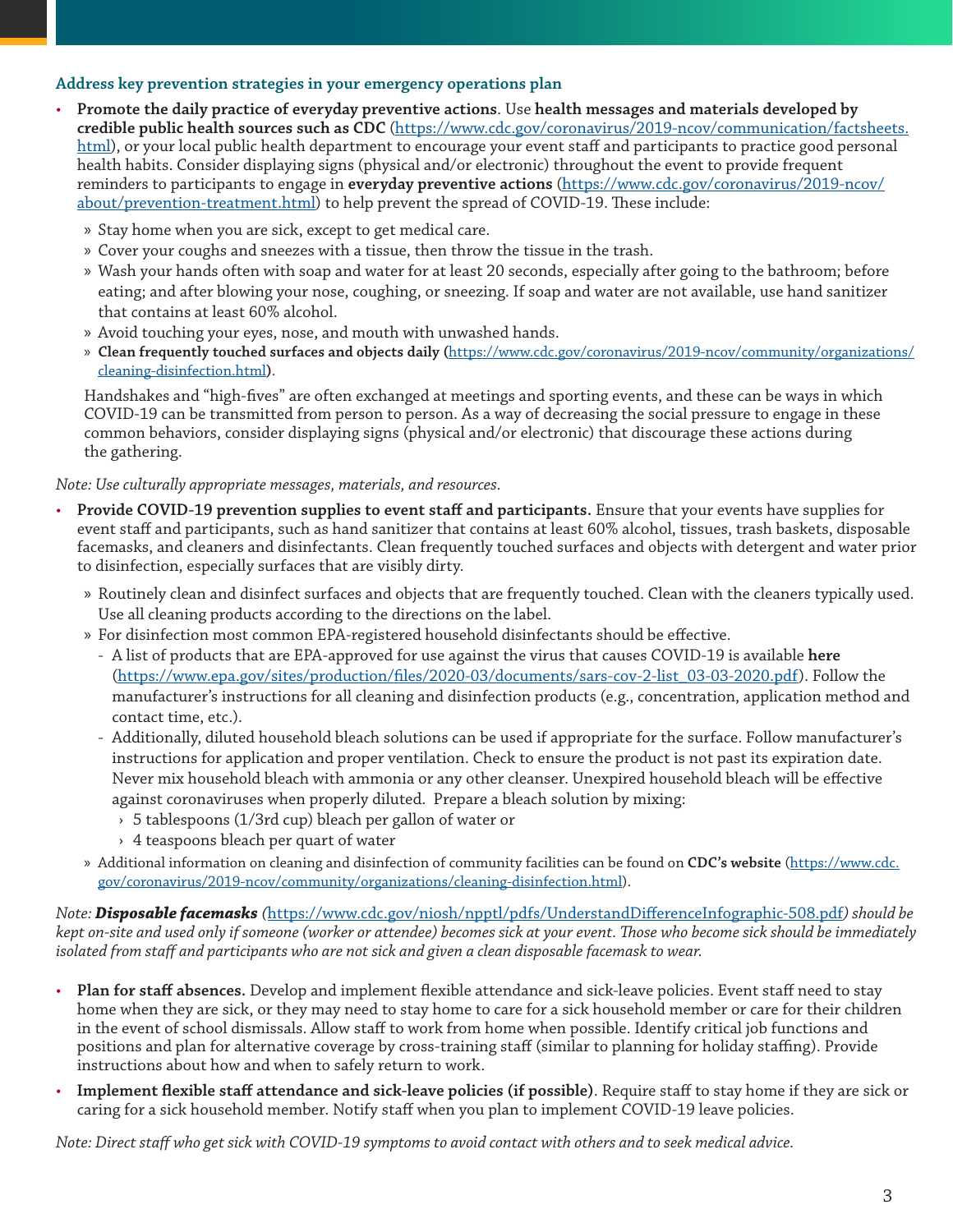- **Consider alternatives for event staff and participants who are at increased risk for complications from COVID-19**. Currently, **[older adults and persons with severe underlying health conditions](https://www.cdc.gov/coronavirus/2019-ncov/specific-groups/high-risk-complications.html)** [\(https://www.cdc.gov/](https://www.cdc.gov/coronavirus/2019-ncov/specific-groups/high-risk-complications.html) [coronavirus/2019-ncov/specific-groups/high-risk-complications.html\)](https://www.cdc.gov/coronavirus/2019-ncov/specific-groups/high-risk-complications.html) are considered to be at increased risk for severe illness and complications from COVID-19. Event organizers can consider reassigning duties for higher-risk staff to have minimal contact with other persons. People in higher-risk groups should consult with their healthcare provider about attending large events. Consider providing refunds to event participants who are unable to attend because they are at high risk and/or provide information on alternative viewing options.
- **Promote messages that discourage people who are sick from attending events**. This could include electronic messages sent to attendees prior to travel to the event as well as messages requesting that people leave events if they begin to have symptoms of COVID-19, which include fever, cough, and shortness of breath. Attendees should be encouraged to seek medical advice promptly by calling ahead to a doctor's office or emergency room to get guidance. See CDC guidance on **[what to do when sick with COVID-19](https://www.cdc.gov/coronavirus/2019-ncov/about/steps-when-sick.html)** ([https://www.cdc.gov/coronavirus/2019-ncov/about/](https://www.cdc.gov/coronavirus/2019-ncov/about/steps-when-sick.html) [steps-when-sick.html\)](https://www.cdc.gov/coronavirus/2019-ncov/about/steps-when-sick.html).

*Note: Use culturally appropriate messages, materials, and resources.*

• **If possible, identify a space that can be used to isolate staff or participants who become ill at the event.**  Designate a space for staff and participants who may become sick and cannot leave the event immediately. Work with partners, such as local hospitals, to create a plan for treating staff and participants who do not live nearby. Include a **[plan for separating and caring for vulnerable populations](https://www.cdc.gov/coronavirus/2019-ncov/specific-groups/high-risk-complications.html)** ([https://www.cdc.gov/coronavirus/2019](https://www.cdc.gov/coronavirus/2019-ncov/specific-groups/high-risk-complications.html) [ncov/specific-groups/high-risk-complications.html\)](https://www.cdc.gov/coronavirus/2019-ncov/specific-groups/high-risk-complications.html). If any staff member or participant becomes sick at your event, separate them from others as soon as possible. Establish procedures to help sick staff or participants leave the event as soon as possible. Provide them with clean, **[disposable facemasks](file:https://www.cdc.gov/niosh/npptl/pdfs/UnderstandDifferenceInfographic-508.pdf)** ([https://www.cdc.gov/niosh/npptl/](https://www.cdc.gov/niosh/npptl/pdfs/UnderstandDifferenceInfographic-508.pdf) [pdfs/UnderstandDifferenceInfographic-508.pdf\)](https://www.cdc.gov/niosh/npptl/pdfs/UnderstandDifferenceInfographic-508.pdf) to wear, if available. Work with the local public health department and nearby hospitals to care for those who become sick. If needed, contact emergency services for those who need emergency care. Public transportation, shared rides, and taxis should be avoided for sick persons, and disposable facemasks should be worn by persons who are sick at all times when in a vehicle. Read more about **[preventing the](https://www.cdc.gov/coronavirus/2019-ncov/about/steps-when-sick.html)  [spread of COVID-19 if someone is sick](https://www.cdc.gov/coronavirus/2019-ncov/about/steps-when-sick.html)**. ([https://www.cdc.gov/coronavirus/2019-ncov/if-you-are-sick/steps-when](https://www.cdc.gov/coronavirus/2019-ncov/if-you-are-sick/steps-when-sick.html)[sick.html](https://www.cdc.gov/coronavirus/2019-ncov/if-you-are-sick/steps-when-sick.html)).

*Note: Providing a sick staff member or event participant with a disposable facemask to wear does not replace the need for that person to leave as soon as possible, stay home, and seek medical advice. Wearing a disposable facemask in the workplace or while participating in a large event is not a sufficient infection control measure.* 

- **Plan ways to limit in-person contact for staff supporting your events.** Several ways to do this include offering staff the option to telework if they can perform their job duties off-site, using email, and conducting meetings by phone or video conferencing. Reduce the number of staff needed such as staggering shifts for staff who support essential functions and services during events.
- **Develop flexible refund policies for participants.** Create refund policies that permit participants the flexibility to stay home when they are sick, need to care for sick household members, or are at high risk for complications from COVID-19.
- **Identify actions to take if you need to postpone or cancel events.** Work closely with local public health officials to assess local capacities in the area. During a COVID-19 outbreak, resource limitations among local healthcare systems and/or law enforcement can influence the decision to postpone or cancel your events. If possible, plan alternative ways for participants to enjoy the events by television, radio, or online.

### **Communicate about COVID-19**

• **Stay informed about the local COVID-19 situation.** Get **[up-to-date information](https://www.cdc.gov/coronavirus/2019-ncov/index.html)** ([https://www.cdc.gov/](https://www.cdc.gov/coronavirus/2019-ncov/index.html) [coronavirus/2019-ncov/index.html](https://www.cdc.gov/coronavirus/2019-ncov/index.html)) about local COVID-19 activity from public health officials. Be aware of temporary school dismissals in your area because these may affect event staff.

*Note: Early in the outbreak, local public health officials may recommend schools* **[dismiss temporarily](https://www.cdc.gov/coronavirus/2019-ncov/specific-groups/guidance-for-schools.html)** [\(https://www.cdc.gov/](https://www.cdc.gov/coronavirus/2019-ncov/specific-groups/guidance-for-schools.html) [coronavirus/2019-ncov/specific-groups/guidance-for-schools.html](https://www.cdc.gov/coronavirus/2019-ncov/specific-groups/guidance-for-schools.html)).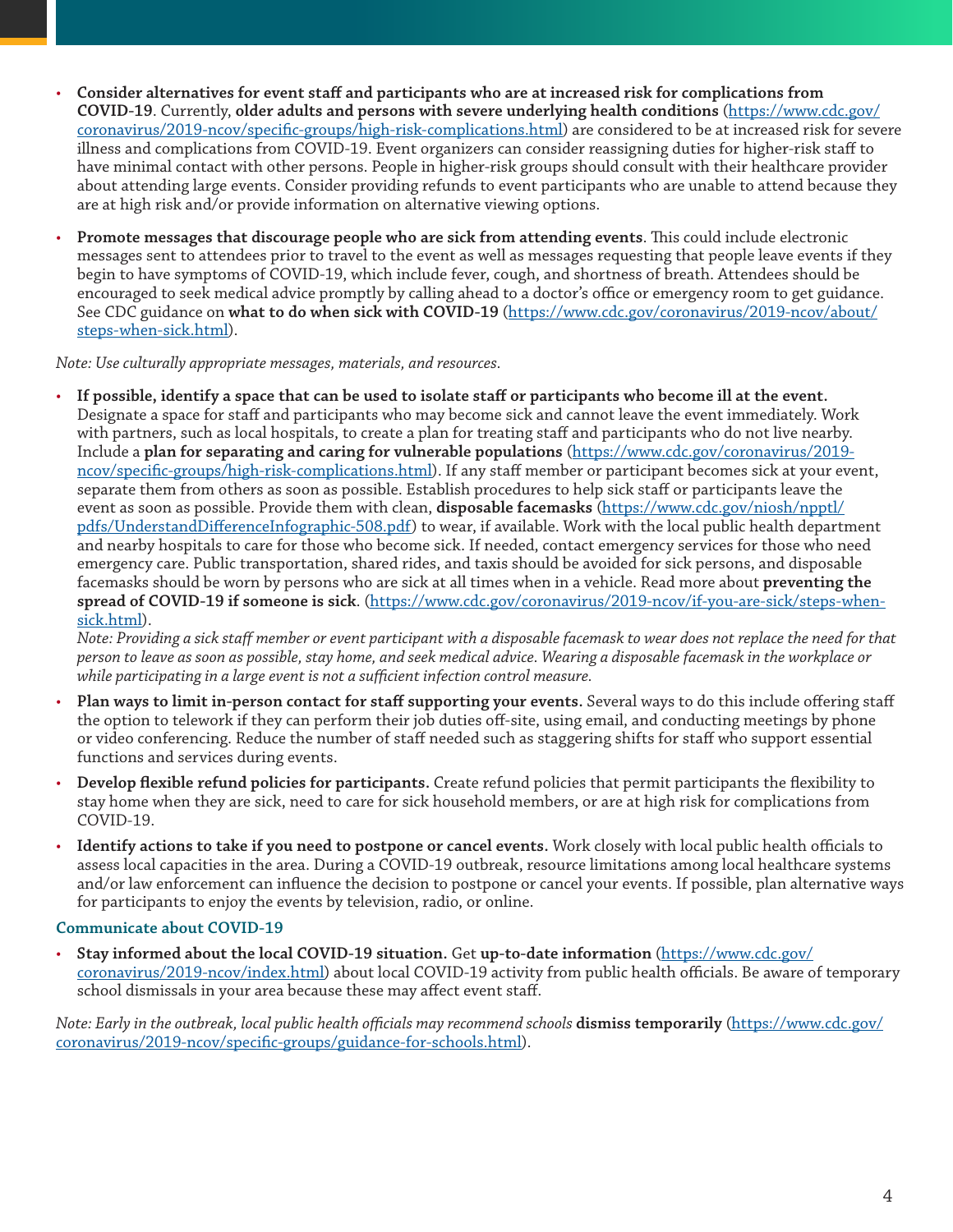- **Update and distribute timely and accurate emergency communication information.** Identify everyone in your chain of communication (for example, event staff, participants, suppliers, vendors, and key community partners and stakeholders) and establish systems for sharing information with them. Maintain up-to-date contact information for everyone in the chain of communication. Identify platforms, such as a hotline, automated text messaging, and a website to help disseminate information. Update key community partners and stakeholders regularly. Share information about how you and the emergency operations coordinator or planning team for the venues are responding to the outbreak.
- **Identify and address potential language, cultural, and disability barriers associated with communicating COVID-19 information to event staff and participants.** Information you share should be easily understood by everyone attending the events. Learn more about reaching people of diverse languages and cultures by visiting: **[Know Your Audience](http://www.cdc.gov/healthcommunication/Audience/index.html)** (<http://www.cdc.gov/healthcommunication/Audience/index.html>). You also can learn more about communicating to staff in a crisis at: **[Crisis Communications Plan](http://www.ready.gov/business/implementation/crisis)** ([http://www.ready.gov/business/](http://www.ready.gov/business/implementation/crisis) [implementation/crisis\)](http://www.ready.gov/business/implementation/crisis).

## <span id="page-4-0"></span>**Follow-up After a COVID-19 Outbreak has Ended**

Remember, a COVID-19 outbreak could last for a long time. When public health officials determine that the outbreak has ended in your local community, work with them to identify criteria for scaling back COVID-19 prevention actions at your events. Base the criteria on slowing of the outbreak in your local area. If your events were cancelled, work with your venues to reschedule your events.

### **Evaluate the effectiveness of your emergency operations and communication plans**

- **Meet with the emergency operations coordinator or planning team for your venues to discuss and note lessons learned.** Gather feedback from event staff, participants (if possible), community partners, and stakeholders to improve plans. Identify any gaps in the plans and any needs you may have for additional resources.
- **Maintain and expand your planning team.** Look for ways to expand community partnerships. Identify agencies or partners needed to help you prepare for infectious disease outbreaks in the future and try to add them to your planning team.
- **Participate in community-wide emergency preparedness activities**.

### <span id="page-4-1"></span>**COVID-19 Readiness Resources**

### **Visit** [www.cdc.gov/COVID19](http://www.cdc.gov/COVID19) **for the latest information and resources about COVID-19**

#### **COVID 2019 Situation Summary** <https://www.cdc.gov/coronavirus/2019-nCoV/summary.html>

### **Prevention and Treatment**

<https://www.cdc.gov/coronavirus/2019-ncov/about/prevention-treatment.html>

### **What to Do If You Are Sick**

<https://www.cdc.gov/coronavirus/2019-ncov/about/steps-when-sick.html>

### **Pregnant Women and COVID-19 FAQs**

<https://www.cdc.gov/coronavirus/2019-ncov/specific-groups/pregnancy-faq.html>

**FAQs: Coronavirus Disease-2019 (COVID-19) and Children** <https://www.cdc.gov/coronavirus/2019-ncov/specific-groups/children-faq.html>

**Handwashing: A Family Activity** <https://www.cdc.gov/handwashing/handwashing-family.html>

#### **Handwashing: Clean Hands Save Lives** <http://www.cdc.gov/handwashing>